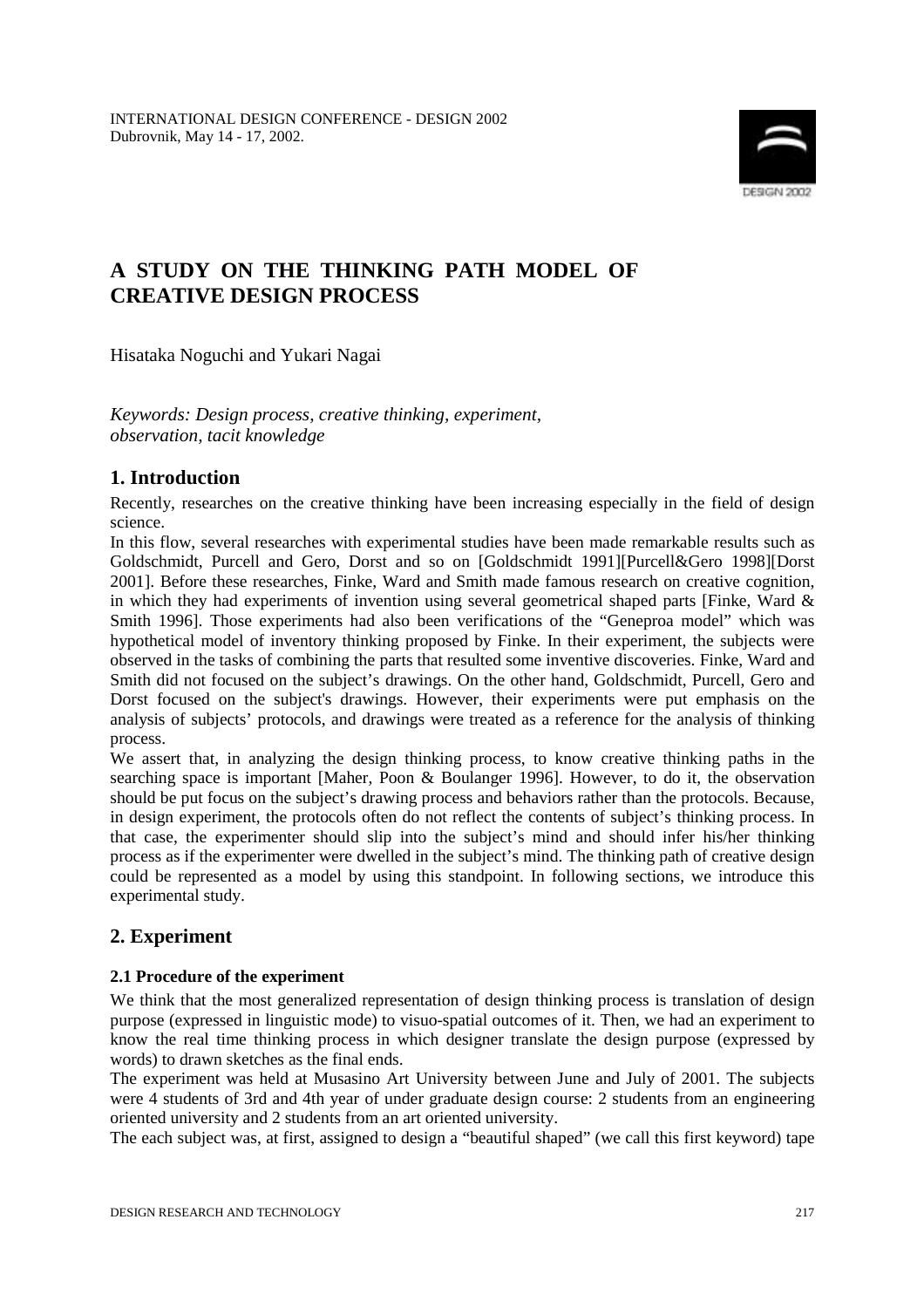dispenser and after while (about 5~7 minutes after the start) he/she was assigned to make it "gives soft image""(we call this second keyword) as a sub-concept of beautiful shape. Our intention of giving 2 staged keywords was that it might make easier to see how designer changes his/her thinking mode during the design task. The subject was given about 20 minutes to accomplish the assignment.

The subject's behaviors during design task were recorded by two video cameras: one camera recorded drawing from over head of the subject and the other camera recorded the subject's performances (including expressions and protocols) in front of the subject.

After finishing the design task, the experimenter conducted the subject to speak his/her thinking process under watching play backed video movie (retrospective protocols).

### **2.2 The results of experiment**

We put the observed data together and analyzed each subject's thinking process as follows.

(1) The subject 1: A 4th year student of art oriented university (visual communication design).

After started the task, he was sunk in thought about 40 seconds and fingered soft rubber eraser. Then started drawing with thin and weak lines then, in a moment, stopped drawing and erased it. He frequently repeated this behavior. After 1 minute and 40 seconds has passed, he started his first sketch with thin lines in not so quick movement. After 4 minutes have passed, his drawing was gradually changed to bold lined and put shade. After about 7 minutes have passed, he finished the first drawing and turned page of sketchpad. Then he started perfectly different sketch than the first one.

At this moment, the second keyword "soft imaged" was given from the experimenter and he stopped all movements. After a while, he started drawing and said, "Just I think it resembles to a snail" and turned the page of sketchpad. He moved hand and took aim at the sketchpad with untouched line (we call this "pre-drawing"). Again, he frequently repeated erasing and redrawing. After 13 minutes have passed, he started his 3rd sketch. He gradually drew a whale-like shape in frequently tracing lines. After a while, he started to deform the whale-like shape and redrew curved lines with changing proportions of the shape. After fixed the shape, he put shades to his sketch. After 18 minutes and 30 seconds have passed, he turned again the page and started to draw his 4th sketch. This time he drew quickly, elaborately and without erasing sketch. During the task, he did not make so many talking except when he explained some metaphors emerged in drawings. In the retrospective protocols, he took a lot of times to explain his thought on the functions of tape dispenser.

(2) The subject 2: A 3rd year student of art oriented university (visual communication design).

After started the task, she was sunk in thought a few minutes, and began drawing. After 4 minutes have passed, she concentrated to drawing. After 5 minutes have passed, she began 2nd drawing and seemed to be in deep thought while drawing. After 7 minutes and 15 seconds have passed, the experimenter gave her the second keyword "make soft imaged". After a few moments being sunk in thought, she started her 3rd sketch. After about 10 minutes have passed she started to draw her 4th sketch and at 40 seconds have passed she turned the page of sketchpad. Then, she started to draw perfectly different shape but suddenly stopped drawing and discarded it by cross lines. After a few minutes thinking, she started to draw perfectly different shape, then modified it into a shape like liquid drops. She concentrated to drawing this sketch until 15 minutes 40 seconds have passed. Then, she turned the page of sketchpad. Her final drawing was started with "pre-drawings" and drew similar shaped sketch as the 3rd one but in large scale this time. She finished final sketch with elaborate line drawings and shadings. She was almost very quiet during the task, but in the retrospective protocols, she turned to talkative. She made detailed explains about her drawings shown in video screen.

(3) The subject 3: A 4th year student of engineering oriented university (industrial design).

As soon as the first keyword was given, she started drawing. At right side in the page of sketchpad, she drew a lined frame, at first, and then began to draw basic shape of existing tape dispenser in it.

She drew next to next cartoon like sketches in talkative attitudes with quickly moving hand. After 1 and half minutes has passed, she gradually concentrated to drawing and became quiet. After 3 minutes have passed, she explained her sketches in answering the experimenter's question. During the explanation she did not stop drawing and sometimes added ideas into the drawing. After 7 minutes have passed, she became concentrated again after a moment of pre-drawing, and then she started drawing at slow speed. After the second keyword, she sunk in thought a moment and made quick pre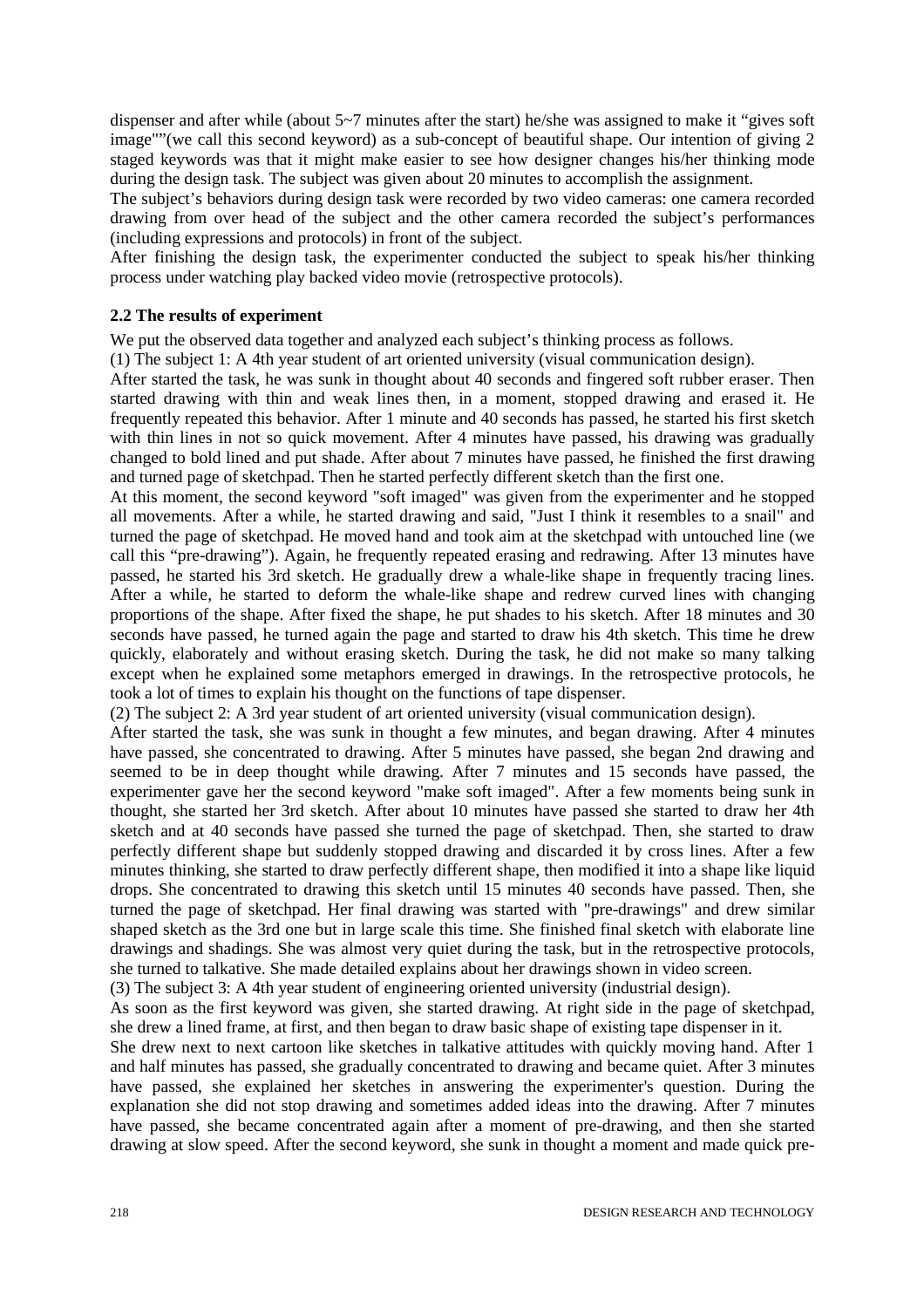drawing, then immediately started drawing. She made a number of sketches one after another rapidly, and seemed to generate the next idea during the drawing. She often generated new shapes by combining geometrical forms. At the final sketch, she used the eraser and finished it more elaborately. During the task, she had been talkative and seemed to be avoided stress by talking. Her attitudes were stable through the experiment and kept drawing continuously. As the result, she made the largest number of sketches (19) among 4 subjects.

In retrospective protocols, she spoke with not so many words concerning metaphors but spoke with words directly connected to geometrical forms in her 20 minutes talking.

(4) The subject 4: A 4th year student of engineering oriented university (industrial design).

After first keyword was given, several times, she made questions on the task, and then drew frame lines at first. She repeatedly drew thin lines on the frame lines and put shadings with rhythmically moved hand. She scarcely talked during the task except several times talked about trivial things of not concerning to the sketches. While she were in drawing, if the experimenter talked to her, she only responded "mm..." and never turned her eyes from the sketches. Every time before she drew new sketch, she did pre-drawing and then drew frame lines. When she moved to next sketch, she took a little thinking time, and then started to draw quite different form. She drew nicely varied sketches with big stroke and quick moving of pencil. As drawing was progressed to some extent, she sometimes tried to retouch and put brushing up to her sketches.

After second keyword was given, she had a few thinking time, then repeated pre-drawings and drew curved lines into an integrated shape. She scarcely erased her drawing but often reviewed her precedent sketches when she moved to draw another sketch. She seemed to be interesting to the task. In the retrospective protocols, she talked a lot on her sketches connecting to some metaphors.



**Figure 1. The subjects' sketches (left to right: subject 1, subject 2, subject 3, and subject 4)** 

## **3. Discussions on the method of analysis**

### **3.1 Protocols did not indicate thinking process**

In this experiment, we intended to know the designer's real time thinking processes but the subjects' protocols were perhaps not available to know it. The subjects were reticent when they sunk in thought and generating image of target object. In contrast, the subjects became talkative when they explained their sketches after finished the tasks. Usually, the protocol analysis put weight on the subject's talks and explanations. In that case, retrospective protocols were adopted as the most significant clues to know the creative thinking process. However, the retrospective protocols do not give real time thinking process They give only past explanations of the thinking process as the results of creative thinking. To know how creative idea was generated, the real time trace should be adopted based on the common basis of the subjects' thinking situations. Therefore, we needed another method to know their creative thinking process as follows.

### **3.2 Dwell-in observation**

When we analyzed the subject's creative thinking process, we had to infer it by way of as if we were slipped into the subject's mind. We named this way "dwell-in" observation depending on the Michael Polanyi's words. Polanyi said that to understand tacit dimensions of one's knowledge, we needed to put our thought into one's mind as if we dwelled in it [Polanyi 1966]. To do this, the experimenter needs to have a common ground with the subject's situation. In this experiment, fortunately, the experimenters have experiences of design works, so that they could understand the subject's thinking processes with the "dwell-in" observation. To do the "dwell-in" observation, the experimenter should have similar experiences of the task, which is given to the subject.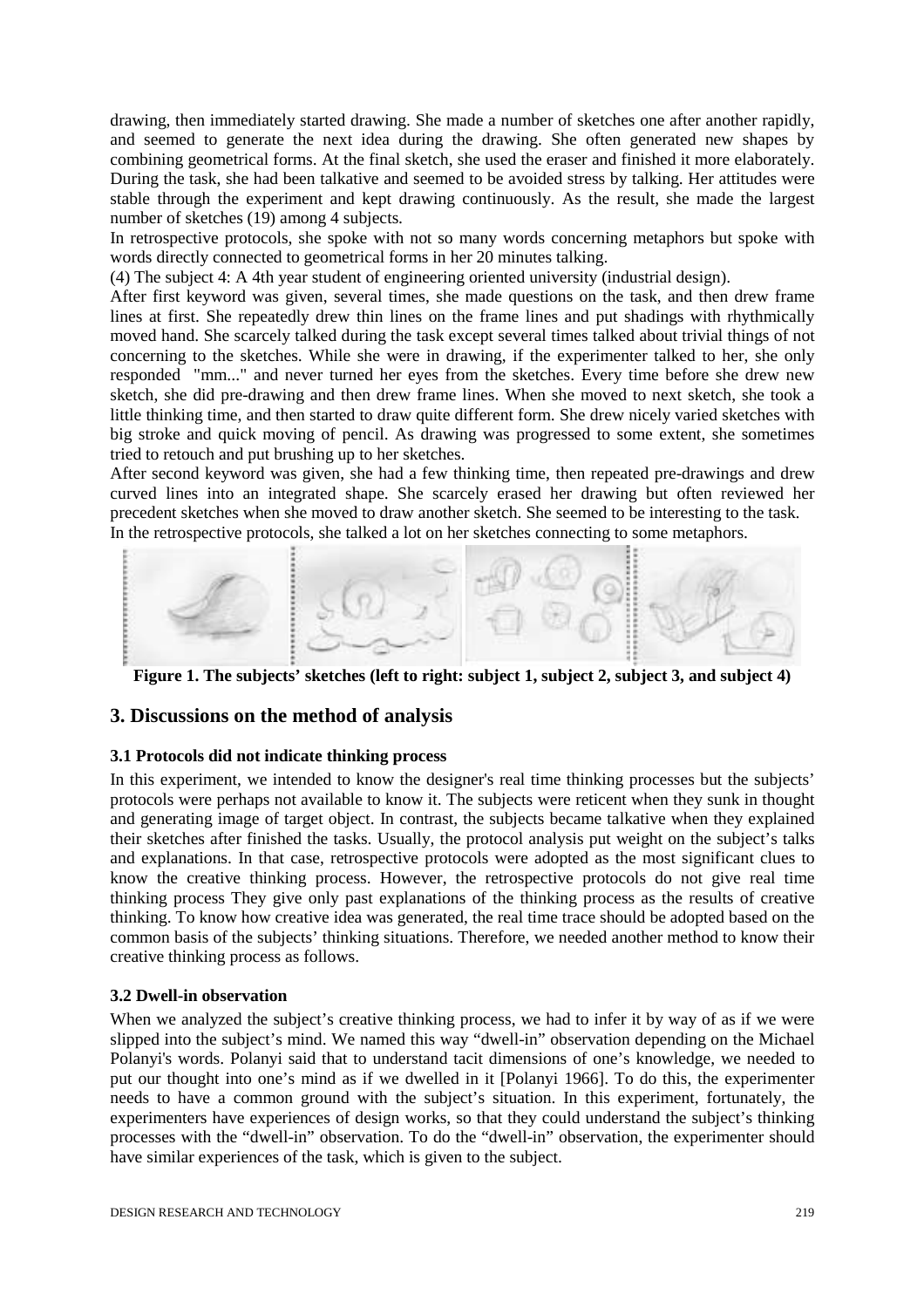## **4. The analyzed results**

On the basis of the "dwell-in" observations, we analyzed the subjects' creative thinking processes as follows.

### **4.1 Two parts in the description of design goal**

We inferred, as mentioned in another presentation, that designer usually recognizes the description of design goal as two parts: for example in case of design goal described as "Design modern chair", "chair" is recognized as the subjective word and "modern" is recognized as predicative word. Then, designer thinks separately of the subjective part and the predicative part of design goal.

In this experiment, we observed the subject's thinking process with keeping this thought in minds.

The design goal of this experiment was "Design beautiful shaped (and gives soft image) tape dispenser". The subjective part was "tape dispenser", and the predicative part was "beautiful shaped" and then "gives soft image".

From the observation of the subjects' drawing processes, all the subject of this experiment were seemed to think separately the subjective part and the predicative part of the description of design goal.

### **4.2 Searching modes observed in the experiment**

Through whole tasks, we observed that the subject changed his/her thinking mode in several times. In another presentation, we pointed out that there were two kinds of thinking modes: F (Form making) mode and M (Metaphor) mode. However, we found, in this experiment, that both thinking modes could be decomposed into more numbers of searching modes. Just after the first keyword was given, some of the subjects confirmed the subjective part (tape dispenser) of the goal description by drawing typical model of it. Then in next step, he/she searched metaphors by which he/she could interpret the first keyword (predicate part of the goal description). We can see it in the subject's protocols. We call this thinking process as "interpretative search". In case of the subject 2, she searched things connected with the keyword "make soft imaged" in her memory. We call this "recollective search". After this, the most of the subjects tried to decompose the parts of the prototype and recombined or modified them into a fitted form to the keywords (beautiful shaped and makes soft imaged) under considering that it could perform the function of tape dispenser. We call this process as "semantic generation search", because, translating keywords into image was the process of generating meanings. In case of the subject 3, she tried to make forms of tape dispenser by repeated recombination of the geometric forms. We call this "combination search". At the latter process of the design task, most of the subjects tried to figure out their internal image of designed object onto the sketchpad. We call this process as "depictive search". At the final stage, most of the subjects tried to refine and put shade on their drawings. This final process was not a searching process but the process of making up reality of drawings.

### **4.3 Pre-drawings as an important searching mode**

We took notice on the pre-drawing actions of the subjects.

The subject often moved his/her hand as if he/she was drawing something but did not touch pencil on the paper. We named this action as "pre-drawing". Almost every time when the pre-drawing was emerged, the subject became reticent and seemed to be sunk into deep thought, and then he/she started to draw new shapes with thin lines but soon erased it. This action was repeated until the new form was fixed on paper.

We thought that when the pre-drawing was emerged, the subject was generating his/her new image of target object in mind but it was not fixed yet as a figure of being able to draw with clear outlines.

Therefore, we believed that the pre-drawing was the crucial key to know the creative thinking in design process. While doing the pre-drawing, the subject must have been searching clear image of, which was interpreted from the description of design goal. Although an image was in his/her mind, it was not so easy to decide the figure of the image. Then he/she repeated the pre-drawing and thin lined drawing with frequent erasing. He/She had no confidence to draw by steady and bold outlines. We call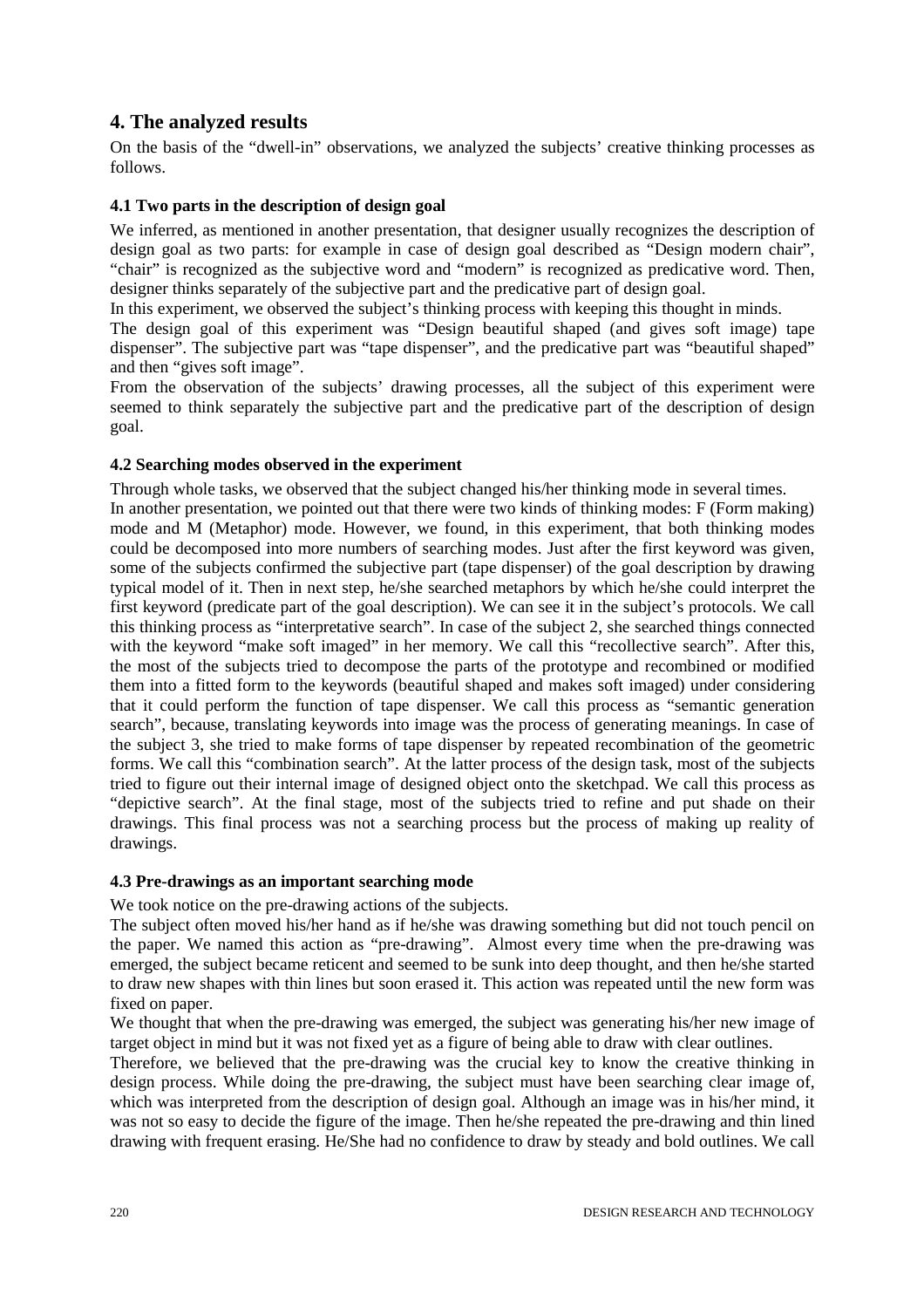this behavior of the subject as "pre-drawing search". The pre-drawing search might be included in the depiction search, but it was important that the designer was searching a figure fitted to the design goal by moving his/her hand as if he/she were in drawing actions. It implied that the physical moving was needed to designer's creative thinking process before getting visible form of design object.

### **4.4 Thinking path model as the trace map of thinking process**

As the results, we tried to represent the subjects' thinking processes as diagrams of thinking paths. To do this, thinking process must be decomposed into several behavioral units. We extracted the subject's behavioral unit not from observed outward appearances of them but from inferred processes

of their inner sides.

We adopted the standpoint that we thought as if we were doing the same task as the subjects, and traced their thinking processes as possible as to have reality.

As the result, we presented a thinking path model of creative design process as shown in figure 2.



#### **Thinking path of creative design process**

**Figure 2. Thinking path model of creative design process** 

## **5. Conclusion and perspectives**

## **5.1 Creative thinking needs long searching path**

From this thinking path model, we found that creative thinking needs long searching path. The reason of this is as follows.

In this experiment, the subject 4 seemed to take the most complicated thinking path and then she brought the best results of design. The times taken in the thinking process are not related to the distance of thinking path. For example, the subject 1 took long times in the stage of search of semantic generation, but his thinking path was not so complicated. The numbers of idea sketches do not related to the distance of thinking path. For example, the subject 3 generated the largest numbers of sketches, but her thinking path was simple. In case of the subject 2, she took many times in the stage of interpreting search, but her thinking path was also simple and the result was not so good in balance of function and form.

The distance of thinking path is related to the times of changing search modes and the numbers of searching modes used in the thinking process. We concluded that the designers made efforts to take as many searching modes as he/she could for getting creative thinking. The creative result cannot be got without taking effort to search the best clue of creation. In creative thinking process, designer must take at least 3 stages of searching modes: interpretative search, semantic generation search and depictive search. The best result can be got when the designer take adequate searching modes in adequate times of dynamic situations of thinking process.